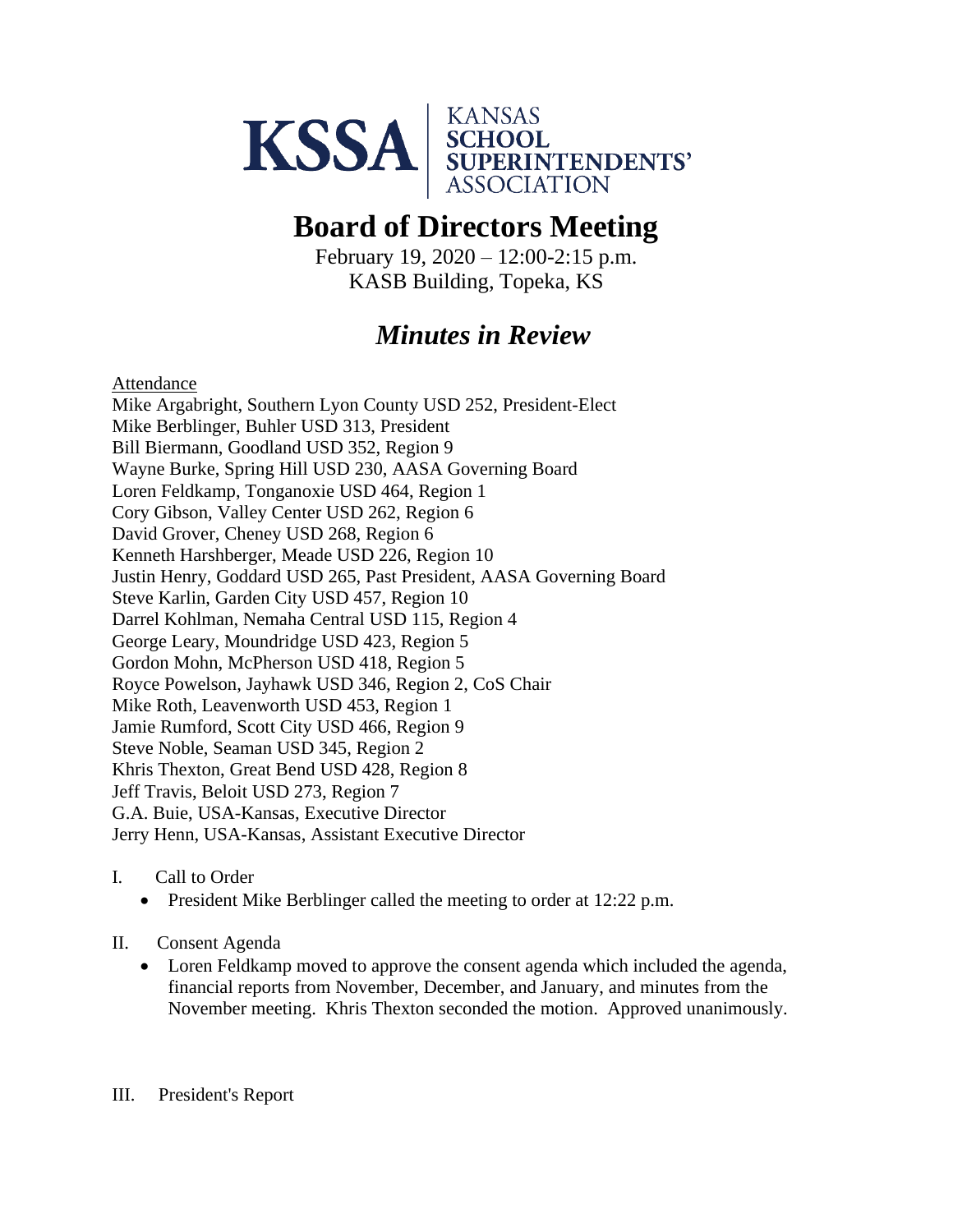- President Mike Berblinger discussed his upcoming retirement, which will prevent him from serving as Past President on the board of directors. He and G.A. discussed what other options might be. Mike Roth moved to place the position of Past President on a one-year sabbatical and bring it back in 2021-2022. Jeff Travis seconded the motion. Approved unanimously.
- Mike discussed the thank you notes received from the KTOY nominees for KSSA's support of the KTOY program.
- Mike brought up the idea of trying out a superintendent PLC next year on the Thursday mornings following Council of Superintendents. They would break out into groups, maybe discuss set topics. It would give some additional networking opportunities for superintendents. The board decided to give it a try beginning next fall.

### IV. Executive Director's Report

- G.A. Buie gave a membership update. KSSA has grown by about 8 members. We have put a lot of effort in to reaching out, making phone calls and visits trying to boost membership. We will continue to look for avenues for growth. All other state associations' number are up. AASA numbers are up. A total of 43 Kansas administrators went to San Diego last week for the AASA conference. We have great participation from our members.
- The board and G.A. discussed the contract review benefit of membership and whether it has been taken advantage of by members. G.A. explained that a handful of members have taken advantage of this benefit. The board discussed the importance of empowering new superintendents in contract negotiations early on.
- The New Superintendent Workshop is scheduled for June 10-11. The last KELI meeting will be April 16. It will be all three groups meeting in Topeka. The KELI advisory board is always looking for feedback to improve. Don't hesitate to reach out. Dr. Gibson will be at the April meeting to do a budget workshop, helping new superintendents build their first budget. The 2020 Superintendent of the Year awards was a successful event. There was a good group of people that turned out for the program.
- G.A. explained to the board that the three Kansas principals' associations (KASSP, KAESP, and KAMSA) have voted to dissolve their respective associations and move to one association, the Kansas Principals Association. All three boards voted unanimously to make this change. They will dissolve at the end of this fiscal year and begin July 1 as the new association.
- G.A. gave the legislative update. He updated the board on bills to look out for. There are three Voucher bills lingering: HB 2552, HB 2465, and SB 337. There are three At Risk bills: SB 371, HB 2540, and SB 353. There is one Bullying bill currently: SB 410. He also discussed HB 2582 and HB 2526.
- V. AASA Report
	- Justin Henry and Mike Berblinger discussed the AASA conference. It was a great conference with well-planned evening hospitality events. There was a record number of administrators in attendance.
	- Justin reviewed the updated AASA Legislative Platform and Goals with the board. He also discussed the excellent professional development opportunities available through